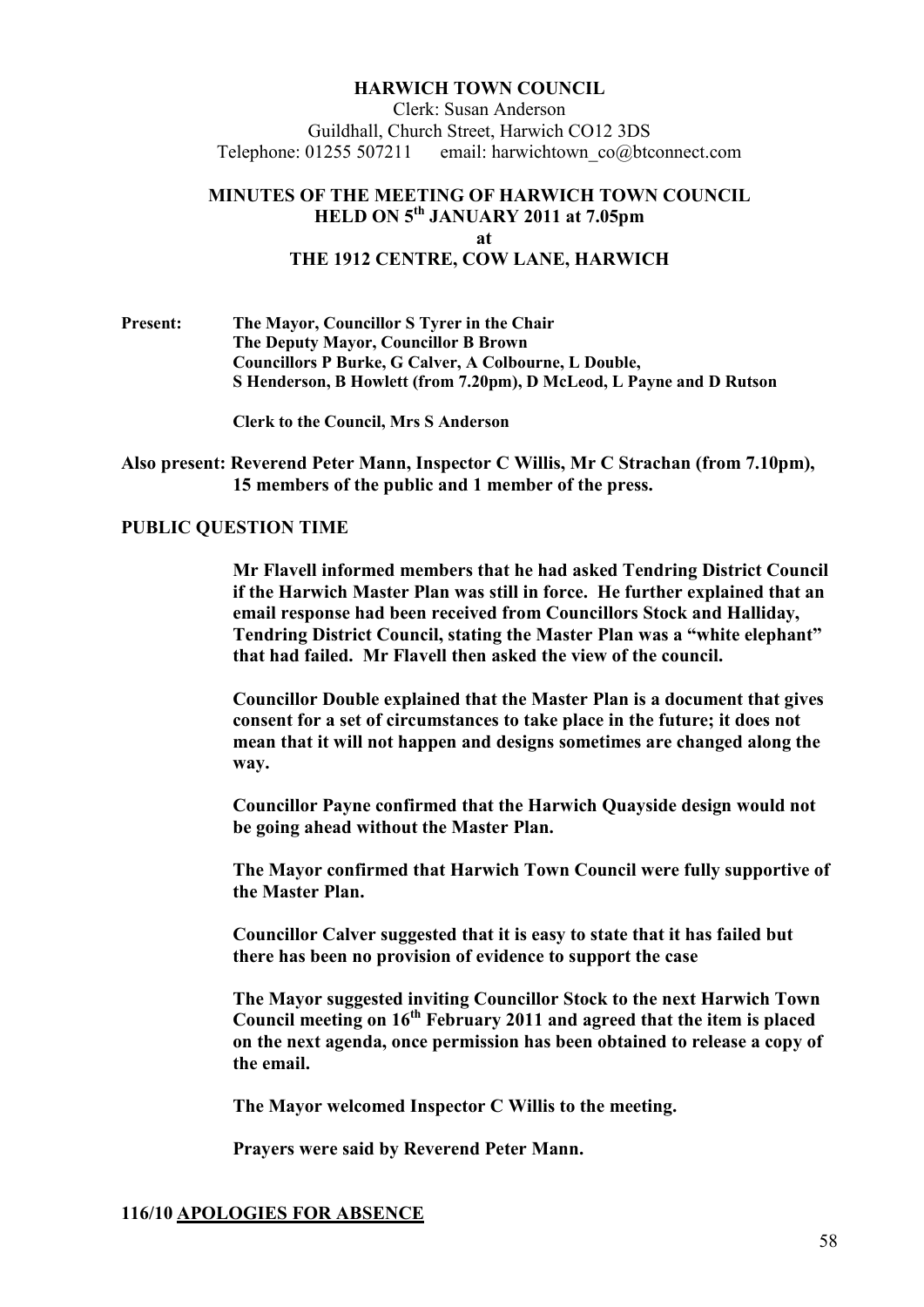Apologies for absence were received from Councillors J Brown, R Callender, M Gardner, A Morrison and J Wares.

# **117//10 DECLARATIO S OF MEMBERS' I TERESTS**

None.

# **118/10 MAYOR'S ANNOUNCEMENTS**

 The Mayor gave a report of all her engagements carried out since the last council meeting. On Christmas day, the Mayor and Mayoress dedicated the whole day visiting the Fryatt Hospital, local elderly peoples homes in Harwich and also obtained permission to visit Ramsey Manor formerly Michaelstowe Hall.

# 119/10 **MINUTES OF THE LAST MEETING**

**RESOLVED:** that the minutes of the meeting of the Town Council held on  $24<sup>th</sup>$  November 2010 (previously circulated) be approved by the Chairman and signed as a true record.

### **120/10 HARWICH POLICE**

Inspector Chris Willis gave members an overview of the current situation of the local police force. The Inspector assured members that there will be no cuts to the force locally now, nor in the foreseeable future. The Inspector agreed that Members if changes came about, he would contact the council accordingly.

Inspector Willis agreed to regularly attend meetings of Harwich Town Council and for him to be added to the Full Council agenda list.

The Mayor thanked him for attending the meeting.

### **121/10 CO CESSIO ARY TRAVEL – BUS PASSES**

The Mayor informed members that after writing to Essex County Council regarding changes to the times of concessionary travel and meeting with the Chairman of Essex County Council, the 9.00am start time will remain for a year at least.

Councillor McLeod reported that 12000 responses had been received regarding the changes and he was also actively supporting the retention of the 9.00am start.

# **122/10 FLOOD WARNING SIRENS**

Further to Minute 89/10, members discussed the response received from Essex County Council regarding the decommissioning of the flood warning sirens at Harwich. Members expressed considerable concern regarding this matter; it was agreed for the Mayor to write to Essex County Council and Mr B Jenkin (MP), on behalf of Harwich Town Council stressing salient points made by councillors.

It was further agreed to include this on the next agenda with a view of Harwich Town Council paying to maintain this facility for local residents.

The Mayor agreed to take this matter as an emergency item.

# **123/10 HARWICH QUAYSIDE DESIG**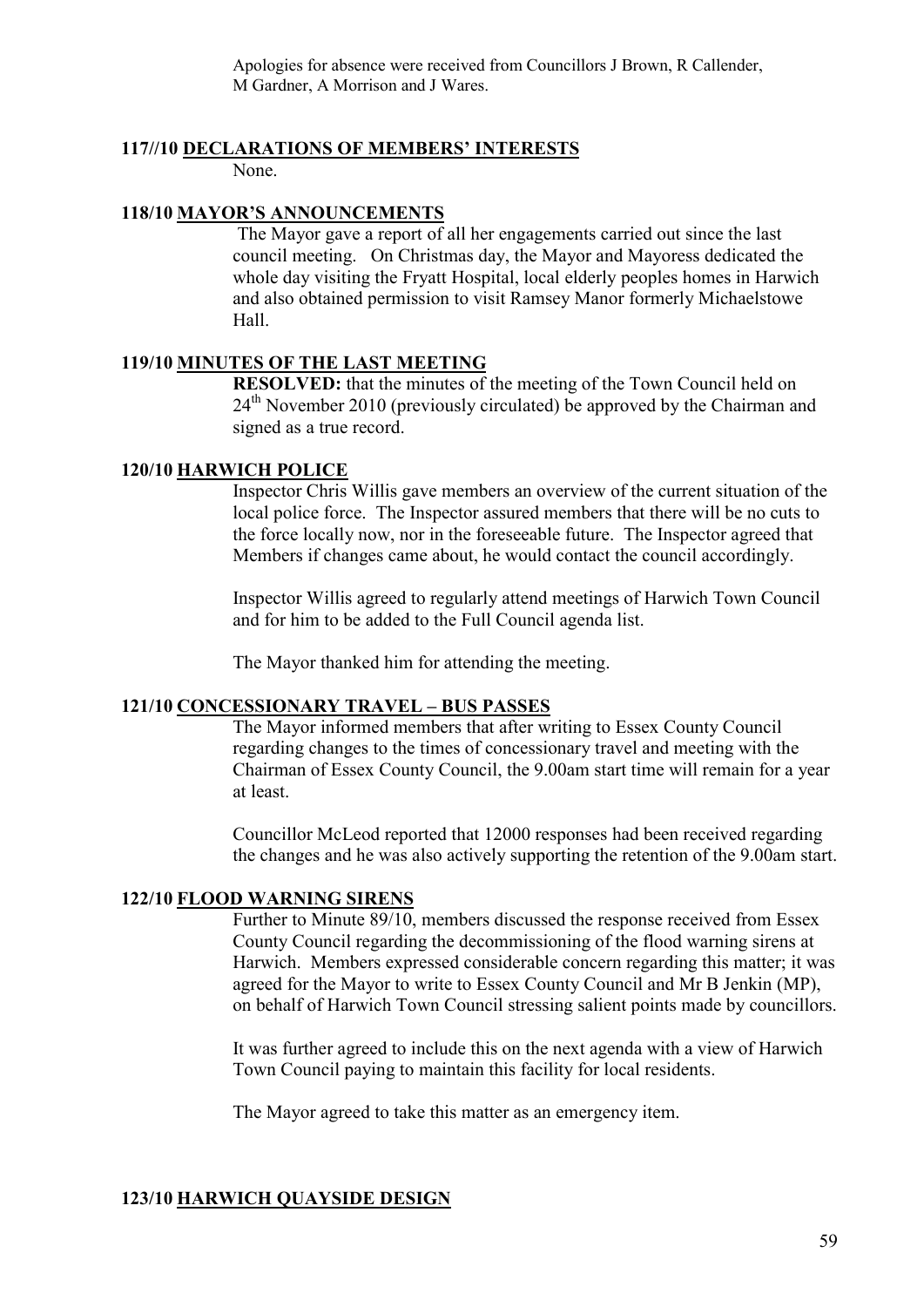Further to Minute 91/10, members agreed that the matter had been discussed earlier with Beverly Gould and Helen Code of Essex County Council who had briefed the council regarding the Harwich Quayside design.

# 124/10 WELLINGTON ROAD, HARWICH – PARKING CONGESTION

Further to Minute 95/10, the Council discussed a response received from Mr Ian Taylor, Tendring District Council. **RESOLVED:** that Mr Ian Taylor is invited to the next meeting of Harwich Town Council to discuss the matter.

#### **125/10 HOOK OF HOLLA D EXCHA GE VISIT**

It was agreed that this item be deferred to the next agenda.

#### **126/10 HARWICH SCHOOL – FUTURE MEETI G**

The Council agreed the importance of holding a future council meeting at the Harwich School. The Mayor reported that as soon as she has received a response, the item will be placed on the agenda.

Councillor Howlett provided members with another option of inviting the children to attend a council meeting with an extended "questions and answer" session. Councillor Howlett told members that, in response to an email received today regarding the British Youth Council, he had seen the presentation which was very good and positive.

### **127/10 RESTORATION OF BANDSTAND IN CLIFF PARK**

The Council discussed a request from Essex County Council for grant funding of £4000 towards the restoration of the bandstand in Cliff Park. **RESOLVED:**  that Harwich Town Council will grant £4,000 towards to restoration of the bandstand as long as the rest of the funding of £43,600 approximately, was in place.

#### **128/10 MI ERALS DEVELOPME T DOCUME T**

The Council noted consultation dates  $9^{th}$  December 2010 to 17 February 2011 on the Minerals Development Document from Essex County Council.

# **129/10 ESSEX LOCAL TRA SPORT PLA**

Members considered the Essex Local Transport Plan and the importance of the implications to Harwich. **RESOLVED:** for the Clerk to extract relevant information from their website.

#### **130/10 MACE PARK, DOVERCOURT**

The Mayor informed members that the disabled access through Mace Park was not in place. The Council **RESOLVED:** to write to Councillor S Mayzes, Leisure Portfolio Holder at Tendring District Council, to request the installation of a disabled access through Mace Park.

The Mayor agreed to take a special item regarding arrangements with Tendring District Council to open the toilets situated beside The Pier, Harwich Quay on New Years Eve. The Council agreed that the item is placed on the next agenda.

#### **131/10 SUFFOLK COASTAL DISTRICT COU CIL**

Members noted the Revised Core Strategy Document received from Suffolk Coastal District Council.

# **132/10 MI UTES OF THE GUILDHALL COMMITTEE**